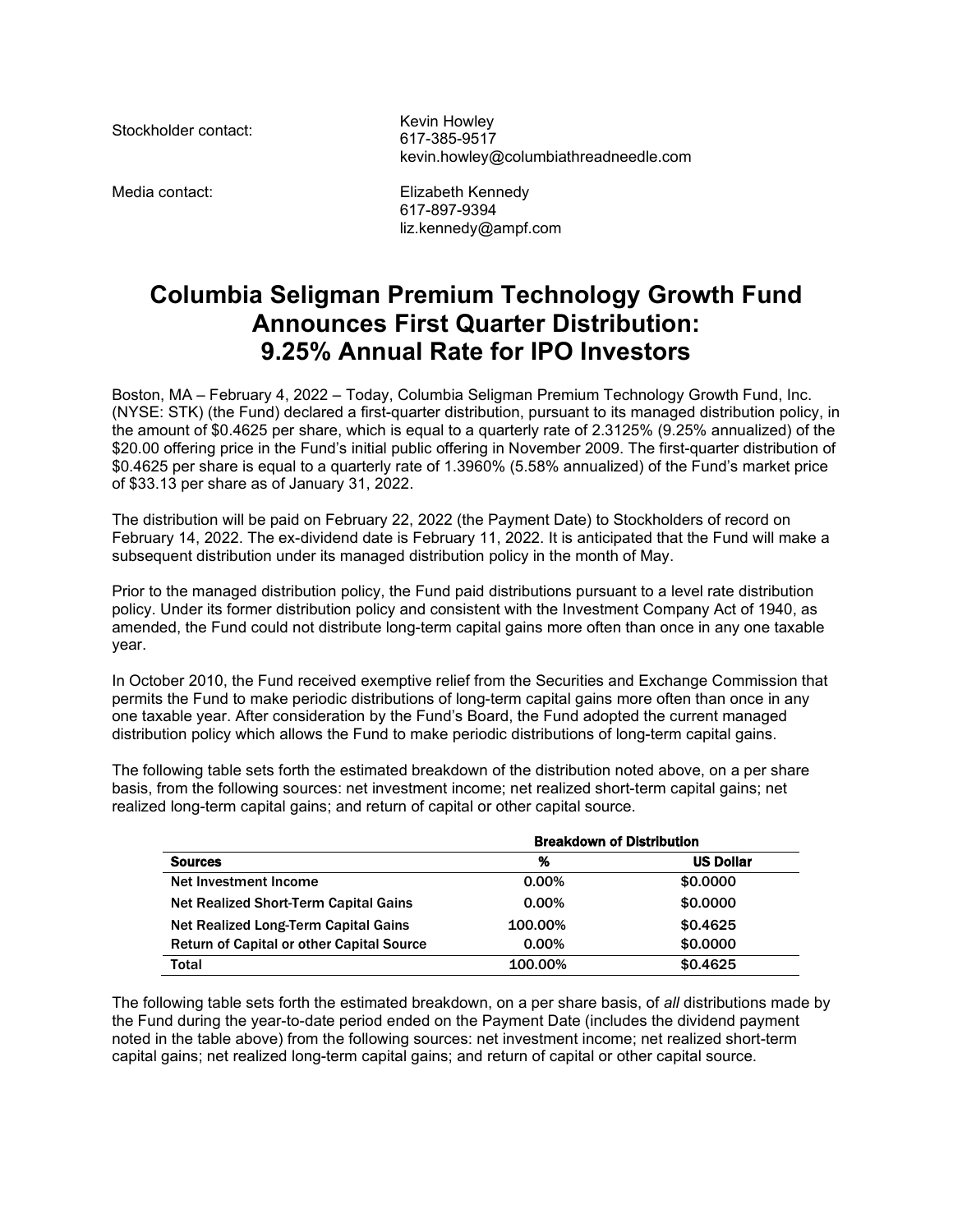|                                                  | <b>Breakdown of All Distributions Paid Through</b><br>Year-To-Date Period Ended on the Payment Date |                  |
|--------------------------------------------------|-----------------------------------------------------------------------------------------------------|------------------|
| <b>Sources</b>                                   | %                                                                                                   | <b>US Dollar</b> |
| Net Investment Income                            | $0.00\%$                                                                                            | \$0,0000         |
| Net Realized Short-Term Capital Gains            | $0.00\%$                                                                                            | \$0,0000         |
| Net Realized Long-Term Capital Gains             | 100.00%                                                                                             | \$0.4625         |
| <b>Return of Capital or other Capital Source</b> | 0.00%                                                                                               | \$0.0000         |
| Total                                            | 100.00%                                                                                             | \$0.4625         |

Historically, the Fund has distributed more than its income and net realized capital gains, which has resulted in Fund distributions substantially consisting of return of capital or other capital source. A return of capital may occur, for example, when some or all of the money that you invested in the Fund is paid back to you. A return of capital distribution does not necessarily reflect the Fund's investment performance and should not be confused with "yield" or "income." As of the payment date of the current distribution, all Fund distributions paid in 2022 (as estimated by the Fund based on current information) are from the earnings and profits of the Fund and not a return of capital. This could change during the remainder of the year, as further described below.

The amounts, sources and percentage breakdown of the distributions reported above are only estimates and are not being provided for, and should not be used for, tax reporting purposes. The actual amounts, sources and percentage breakdown of the distribution for tax reporting purposes, which may include return of capital, will depend upon the Fund's investment experience during the remainder of its fiscal year and may be subject to changes based on tax regulations.

*The following table sets forth (i) the average annual total return of a share of the Fund's common stock at net asset value (NAV) for the 5-year period ended January 31, 2022 and (ii) the Fund's annualized distribution rate, for the same period, expressed as a percentage of the NAV price of a share of the Fund's common stock at January 31, 2022.* 

| Average Annual Total NAV Return for the 5-year Period Ended January 31, 2022                                                 | 22.83% |
|------------------------------------------------------------------------------------------------------------------------------|--------|
| Annualized Distribution Rate as a Percentage of January 31, 2022 NAV Price<br>(For the 5-year Period ended January 31, 2022) |        |

*The following table sets forth (i) the average annual total return of a share of the Fund's common stock at net asset value (NAV) for the period since inception of Fund investment operations through the period noted and (ii) the Fund's annualized distribution rate, for the same period, expressed as a percentage of the NAV price of a share of the Fund's common stock at January 31, 2022. Average annual total return of a share of the Fund's common stock at NAV for the period since inception of Fund Investment operations through the period noted includes the 4.50% sales load assessed to IPO investors.*

| Average Annual Total NAV Return for the Period Since Inception of Investment<br>Operations (November 30, 2009) Through January 31, 2022                                                 | 15.83% |
|-----------------------------------------------------------------------------------------------------------------------------------------------------------------------------------------|--------|
| Annualized Distribution Rate as a Percentage of January 31, 2022 NAV Price<br>(For the Period Since Inception of Investment Operations (November 30, 2009)<br>through January 31, 2022) | 6.13%  |

*The following table sets forth (i) the cumulative total return (at NAV) of a share of the Fund's common stock for the year-to-date period ended January 31, 2022 and (ii) the Fund's distribution*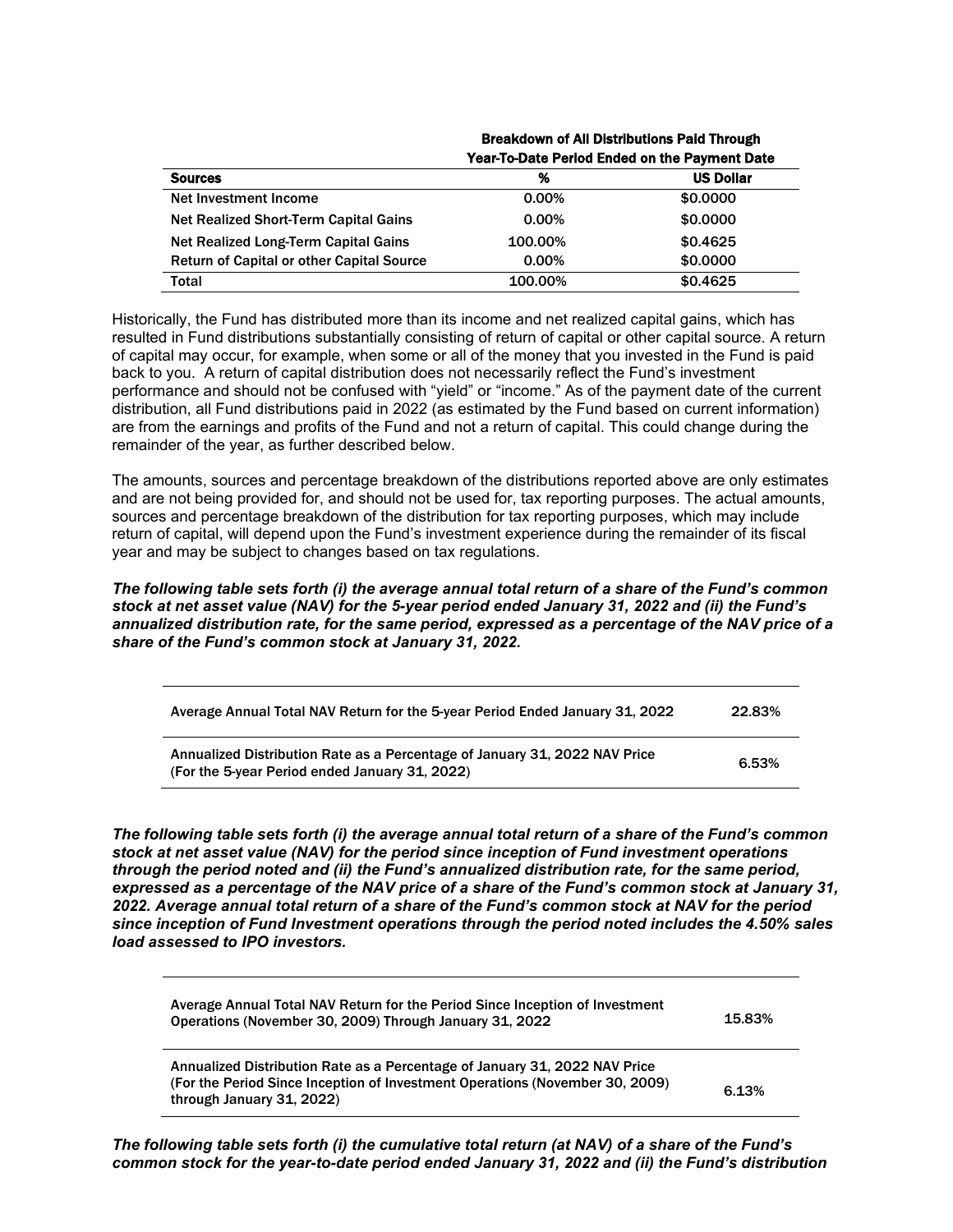*rate, for the same period, expressed as a percentage of the NAV price of a share of the Fund's common stock at January 31, 2022.*

| Cumulative Total NAV Return for the Year-to-Date Period Ended January 31, 2022                                          | $-10.05\%$                                               |
|-------------------------------------------------------------------------------------------------------------------------|----------------------------------------------------------|
| Distribution Rate as a Percentage of January 31, 2022 NAV Price<br>(For the Year-to-Date Period Ended January 31, 2022) | $NA - no$<br>distributions<br>made during<br>this period |

You should not draw any conclusions about the Fund's investment performance from the amount of the distributions noted in the tables above or from the terms of the Fund's distribution policy.

The Fund or your financial professional will send you a Form 1099-DIV for the calendar year that will tell you how to report these distributions on your US federal income tax return. For tax purposes, the Fund is required to report unrealized gains or losses on certain non-US investments as ordinary income or loss, respectively. Accordingly, the amount of the Fund's total distributions that will be taxable as ordinary income may be different than the amount of the distributions from net investment income reported above.

The Board may change the Fund's distribution policy and the amount or timing of the distributions, based on a number of factors, including, but not limited to, the amount of the Fund's undistributed net investment income and net short- and long-term capital gains and historical and projected net investment income and net short- and long-term capital gains.

The Fund is a closed-end investment company that trades on the New York Stock Exchange.

## **Past performance does not guarantee future results.**

## Important Disclosures:

*Investors should consider the investment objectives, risks, charges, and expenses of the Fund carefully before investing. You can obtain the Fund's most recent periodic reports and other regulatory filings by contacting your financial advisor or visiting www.columbiathreadneedleus.com. These reports and other filings can also be found on the Securities and Exchange Commission's EDGAR Database. You should read these reports and other filings carefully before investing.*

The Fund expects to receive all or some of its current income and gains from the following sources: (i) dividends received by the Fund that are paid on the equity and equity-related securities in its portfolio; and (ii) capital gains (short-term and long-term) from option premiums and the sale of portfolio securities. It is possible that the Fund's distributions will at times exceed the earnings and profits of the Fund and therefore all or a portion of such distributions may constitute a return of capital as described below. A return of capital is a return of your original investment. A return of capital distribution does not necessarily reflect the Fund's investment performance and should not be confused with "yield" or "income." You should not draw any conclusions about the Fund's investment performance from the amount of this distribution or from the Fund's distribution policy.

Distributions that qualify as a return of capital are a return of some or all of your original investment in the Fund. A return of capital reduces a stockholder's tax basis in his or her shares. Once the tax basis in your shares has been reduced to zero, any further return of capital may be taxable as capital gain. Shareholders should consult their tax advisor or tax attorney for proper treatment.

Distributions may be variable, and the Fund's distribution rate will depend on a number of factors, including the net earnings on the Fund's portfolio investments and the rate at which such net earnings change as a result of changes in the timing of, and rates at which, the Fund receives income from the